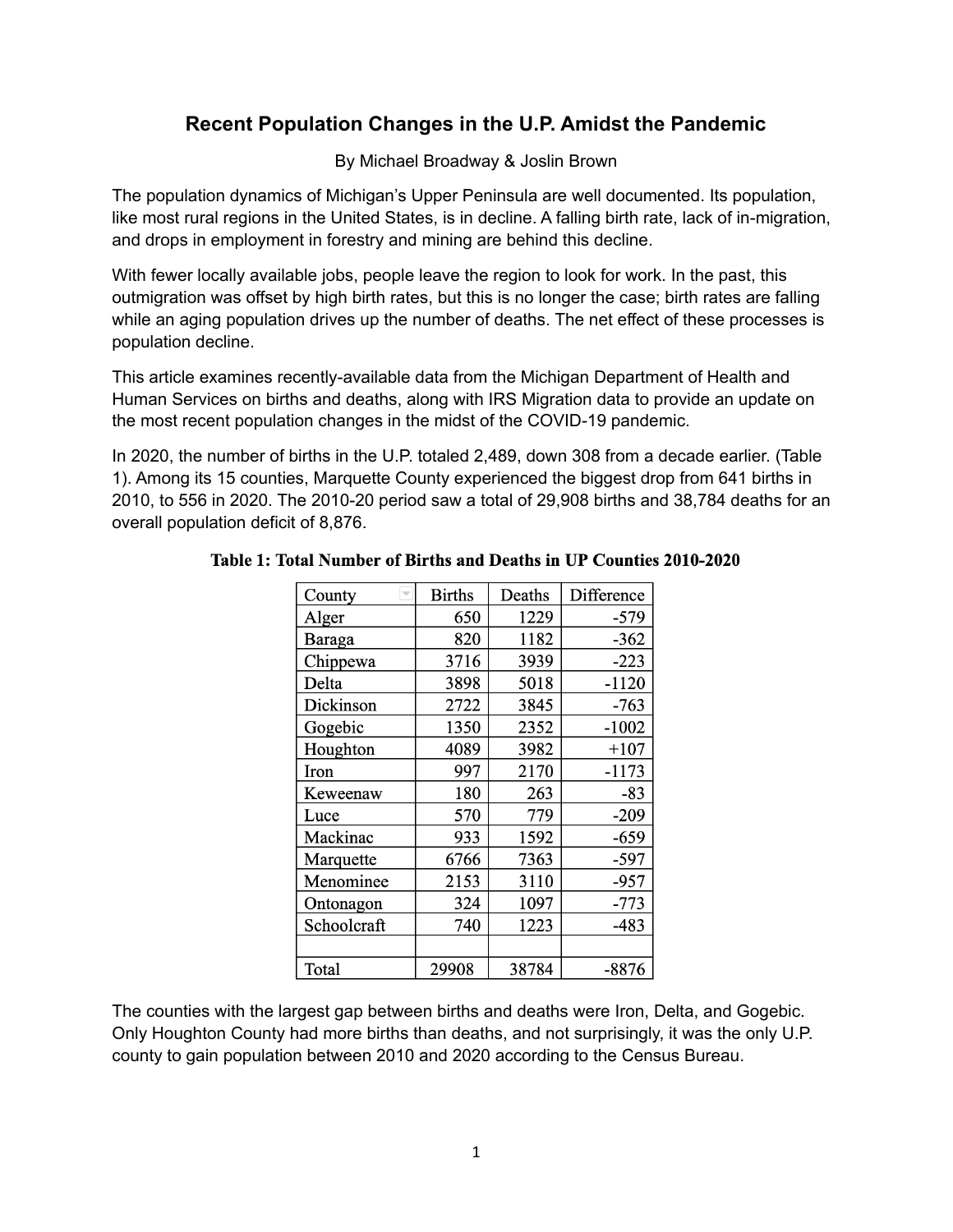Between 2015 and 2019, the U.P. averaged about 3,600 deaths a year, then Covid-19 hit in 2020, and the number of deaths increased to 4,061. The first reported Covid case in Michigan occurred on March 10, 2020. Since then there have been approximately 29,000 confirmed deaths from Covid in the state (as of January 22, 2022).

Of these, 719 occurred in the Upper Peninsula (Table 2). Delta County has had the most deaths, followed by Marquette and Dickinson Counties. After controlling for the population size and expressing the number of deaths as a rate per 10,000 people–Baraga, Iron, Ontonagon, and Keweenaw counties have the highest Covid mortality rates in the U.P.

## Table 2: Total Number of Covid 19 Deaths & Rate /10,000 people in U.P. Counties

| County        | Deaths | Rate/10,000 |
|---------------|--------|-------------|
| Alger         | 6      | 6.8         |
| <b>Baraga</b> | 49     | 60.1        |
| Chippewa      | 66     | 17.9        |
| Delta         | 120    | 32.5        |
| Dickinson     | 78     | 30.1        |
| Gogebic       | 35     | 24.3        |
| Houghton      | 71     | 19.0        |
| Iron          | 61     | 52.4        |
| Keweenaw      | 10     | 48.9        |
| Luce          | 6      | 11.2        |
| Mackinac      | 23     | 21.2        |
| Marquette     | 97     | 14.7        |
| Menominee     | 56     | 23.8        |
| Ontonagon     | 30     | 51.6        |
| Schoolcraft   | 11     | 13.7        |
|               |        |             |
| Total         | 719    | 22          |

(as of  $1/22/2022$ )

The reasons for the variation in mortality rates between counties are beyond the purview of this article. But it is worth noting that a statistically significant relationship was found at the state level between county Covid mortality ranks and their ranking on a health outcomes measure compiled by the University of Wisconsin Population Health Institute.

The indicator, Years of Potential Life Lost, is a widely used measure of the rate and distribution of premature mortality and is based on 2017-2019 data. It is used by public health officials to identify deaths that could have been "prevented."

In this instance, the data indicate that counties with the highest Covid mortality rates tend to have the highest rates of premature death in the state. Ontonagon, Baraga, and Iron counties, for example, are ranked in the lowest quartile (lowest 25%) of "healthy" counties in Michigan based on Years of Potential Life Lost, and have some of the highest Covid mortality rates in the state.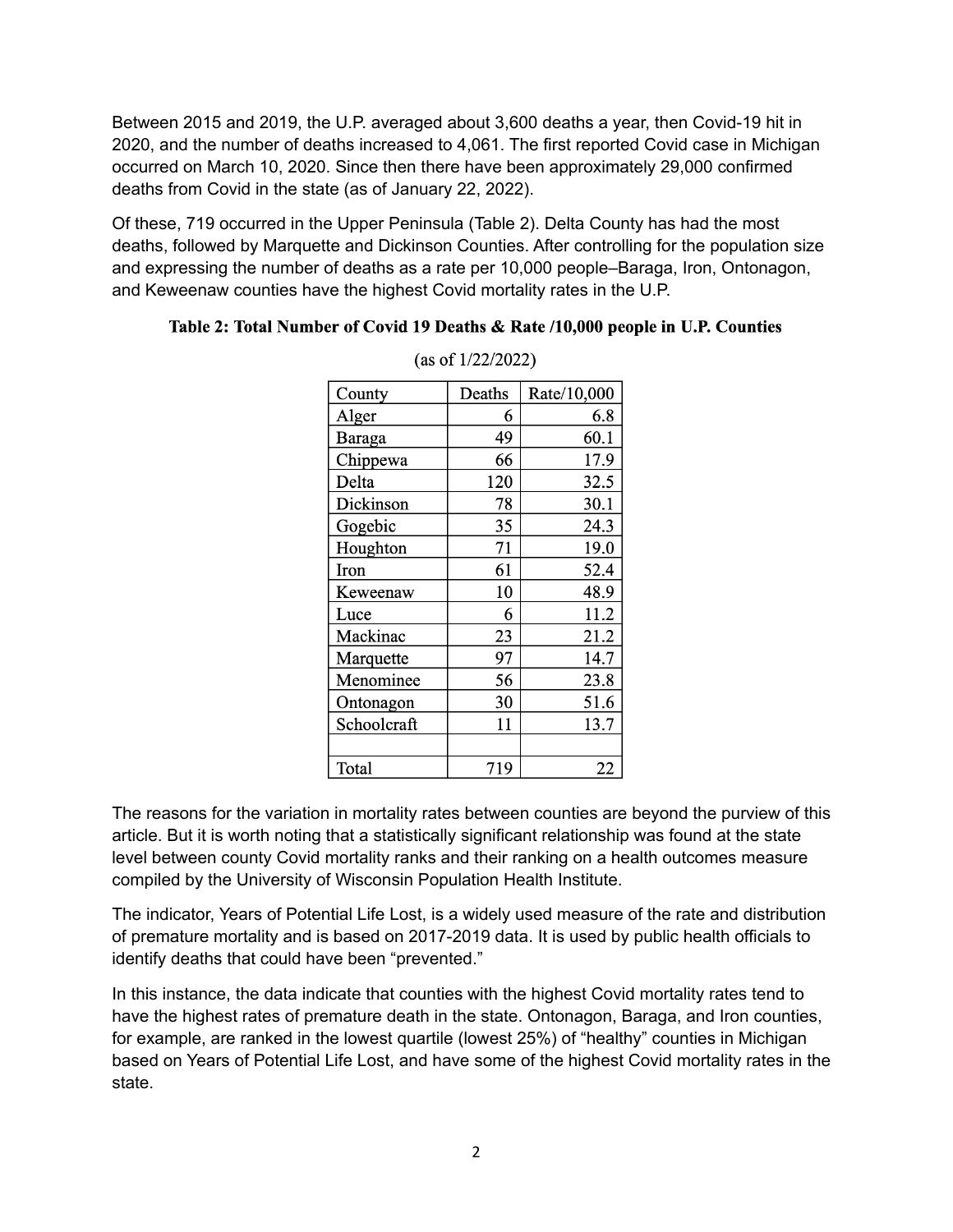The importance of migration to maintaining the region's population is illustrated by IRS data on county in-migration and outmigration. These data are based on address changes on individual income tax returns and they do not measure temporary migration such as a person who has a permanent residence in Milwaukee but spends time at their summer home in the U.P.

Despite the fact that not all people file tax returns, the data clearly indicate (Table 3) that over the 2015-16 to 2018-19 period, outmigration exceeded in-migration for the region which saw a total loss of about 820 persons. Marquette, Houghton and Chippewa Counties have the biggest losses, which is, in part, related to their roles as regional service centers hosting universities and hospitals that maintain constant flows of professionals and students.

| County      | In-migration | Outmigration | Net Migration |
|-------------|--------------|--------------|---------------|
| Alger       | 1,479        | 1,295        | 184           |
| Baraga      | 814          | 891          | $-77$         |
| Chippewa    | 4,795        | 5,142        | $-347$        |
| Delta       | 4,457        | 4,367        | 90            |
| Dickinson   | 3,673        | 3,572        | 101           |
| Gogebic     | 2,344        | 2,332        | 12            |
| Houghton    | 4,980        | 5,766        | $-786$        |
| Iron        | 1,865        | 1,627        | 238           |
| Keweenaw    | 412          | 313          | 99            |
| Luce        | 767          | 749          | 18            |
| Mackinac    | 2,636        | 2,352        | 284           |
| Marquette   | 8,586        | 9,419        | $-833$        |
| Menominee   | 3,599        | 3,621        | $-22$         |
| Ontonagon   | 765          | 691          | 74            |
| Schoolcraft | 1,100        | 955          | 145           |
|             |              |              |               |
| Total       | 42,272       | 43,092       | $-820$        |

Table 3: U.P. Counties 2015-2019 Net Migration Trends\*

\*based on the number of exemptions claimed on tax returns.

Positive net migration values (the difference between in- and out-migration) are critical for the region since they help offset population decline. Iron and Mackinac County's overall population decline, for example, would be much greater were it not for in-migration.

In terms of the origins of migrants, more than half of Chippewa's in-migrants come from within Michigan, and about half of Marquette's in-migrants also come from within the state; Houghton is the exception with 55 percent of its migrants being from out-of-state (Table 4). The largest single source of in-migrants to Chippewa County is Mackinac County to its south. Alger County serves that function for Marquette, while Marquette County is the largest supplier of in-migrants to Houghton.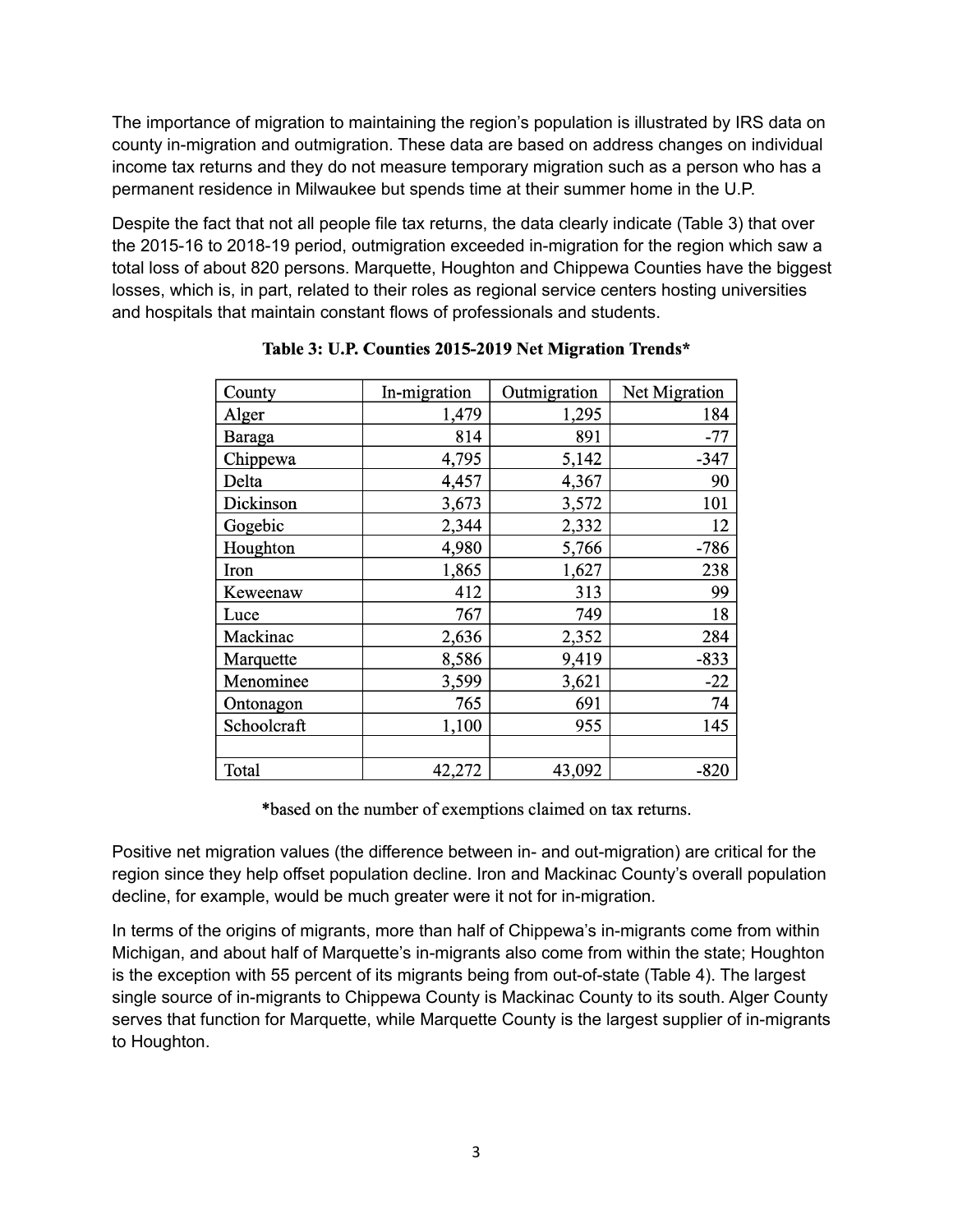#### **Table 4: Sources of In-Migrants**

| County    | In-State | Percent          | Out-of-State | Percent |
|-----------|----------|------------------|--------------|---------|
| Chippewa  | 2631     | 54.9             | 2164         |         |
| Houghton  | 2225     | 44. <sup>-</sup> | 2755         | 55.3    |
| Marquette | 4265     | 49. <sup>-</sup> | 4321         | 50.3    |

The majority of out-migrants from Chippewa County stay within the state, while the reverse is true for Houghton and Marquette. Employment opportunities appear to be a factor in explaining the destinations for out-migrants. Kent (Grand Rapids) and Oakland (suburban Detroit) counties are major destinations outside the UP for persons leaving Chippewa County. Brown County, WI (Green Bay) and Cook County IL (Chicago) serve the same function for persons leaving Marquette County as does Oakland County for Houghton County.

#### County In-State Percent Out-of-State Percent Chippewa 2907 56.5 2235 43.5 Houghton 2446 42.4 3320 57.6 Marquette 4266 45.3 5153 54.7

### **Table 5: Destinations of Out-Migrants**

The IRS data aggregates the adjusted gross incomes of in and out-migrants so it's possible to determine their economic impact. Not surprisingly, with Marquette and Houghton County experiencing a net loss of migrants they also have the biggest "losses" in adjusted gross income between in and out migrants (Table 6).